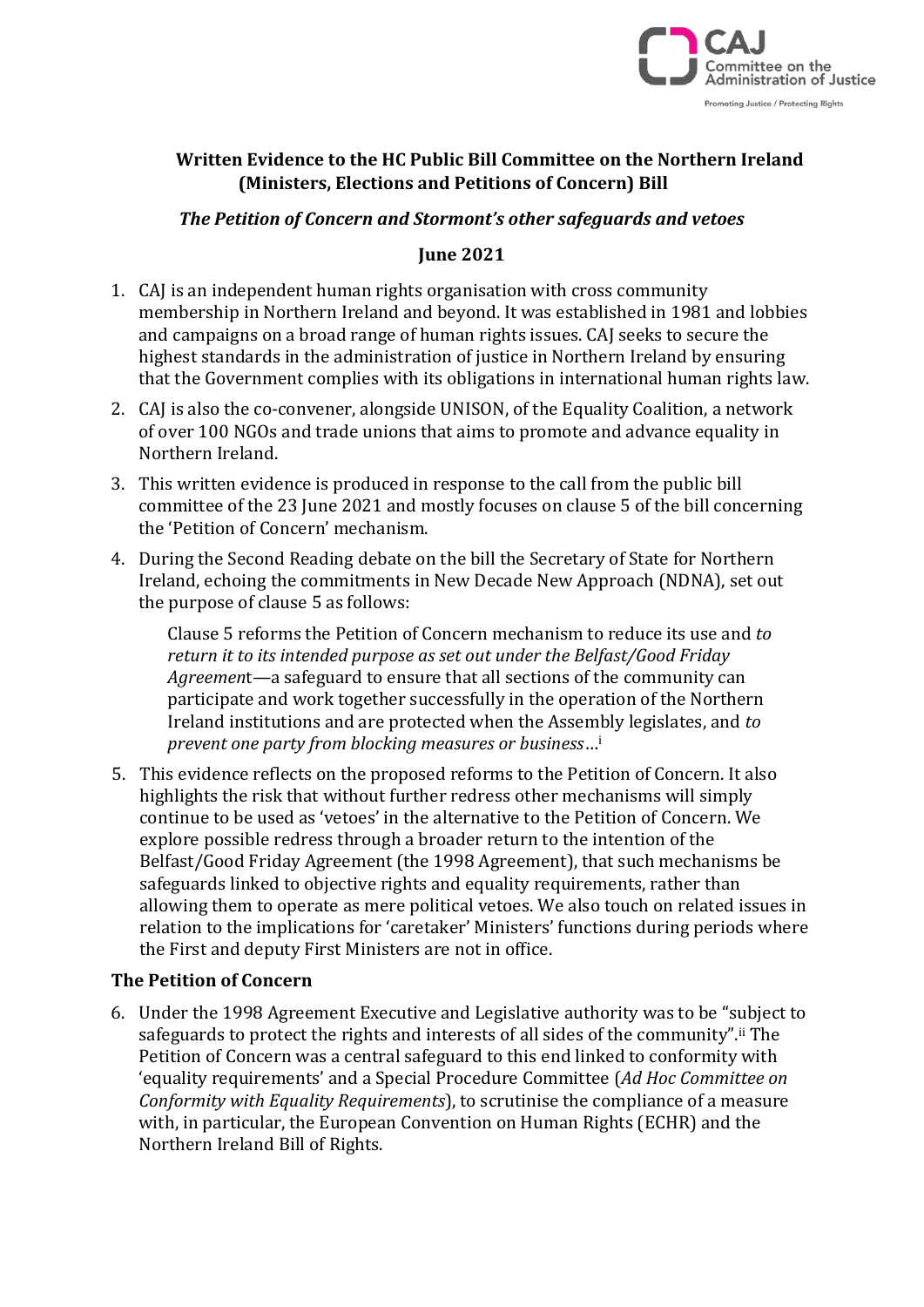- 7. In practice however these provisions were not properly put into place and use of the Petition of Concern to block equality and rights initiatives (turning the intention of the 1998 Agreement on its head), and for party political purposes, brought the mechanism into disrepute. We welcome therefore the commitments in NDNA to be taken forward in the present bill.
- 8. The most glaring gap in the way the Petition of Concern has operated to date is that the Special Procedure Committee (*Ad Hoc Committee on Conformity with Equality Requirements)* has never been convened as a result of a Petition of Concern. NDNA rightly reaffirms continued provision for this Special Procedure Committee.
- 9. Under paragraph 13 of Strand One of the 1998 Agreement the establishment of the Special Procedure Committee is mandatory when a Petition of Concern is tabled, unless there is a cross-community vote to the contrary.iii
- 10. However, the present wording of the primary legislation has been insufficient to secure reflection of this provision in the Assembly Standing Orders in a manner which would ensure this process is followed in practice. The relevant section of the present primary legislation provides that Standing Orders must set out when the matter relevant to a Petition of Concern 'may' be referred to the Committee. The present bill in amending this section would restate this same formulation.iv It is possible that the provision could be strengthened to make it more mandatory or preferably to expressly codify the procedure on the face of the primary legislation to ensure that the Committee is convened as per the original intention of the 1998 Agreement. This itself would fit in with the 'consideration period' on a Petition of Concern that would be introduced by the present bill.
- 11. The Petition of Concern will not be able to fully operate as intended until the NI Bill of Rights is also progressed through Westminster legislation. Further to NDNA we welcome the renewed focus on the Bill of Rights through the Ad Hoc Assembly Committee. Once this is concluded the Bill of Rights, in accordance with the 1998 Agreement, is a matter to be progressed through Westminster legislation.

### **Beyond the Petition of Concern: the 'St Andrews Veto' and Executive Agenda veto**

- 12. It is notable that no Petitions of Concern were tabled in the year since  $NDNA<sub>y</sub>$ However, the problems that prompted the need for its reform have not dissipated. Rather they have manifested themselves through the use of alternative veto mechanisms that can similarly allow one larger party to make the functioning of the Stormont Executive unworkable and dysfunctional.
- 13. By contrast to the Petition of Concern what we will call the 'St Andrews Veto' has continued to be used regularly since NDNA. This veto relates to the changes made to the structures under the 1998 Agreement further to the 2006 St Andrews Agreement. This augmented the role of the NI Executive to require most ministerial decisions to additionally require the support of the full Executive if they were 'controversial' or 'significant'. Further changes meant that three ministers could require an Executive vote to be taken on a 'cross community' basis (in which 'Other' Ministers have no vote).vi
- 14. A CAJ Freedom of Information request in November 2020 revealed that post-NDNA cross community votes had been invoked under this mechanism on six occasions: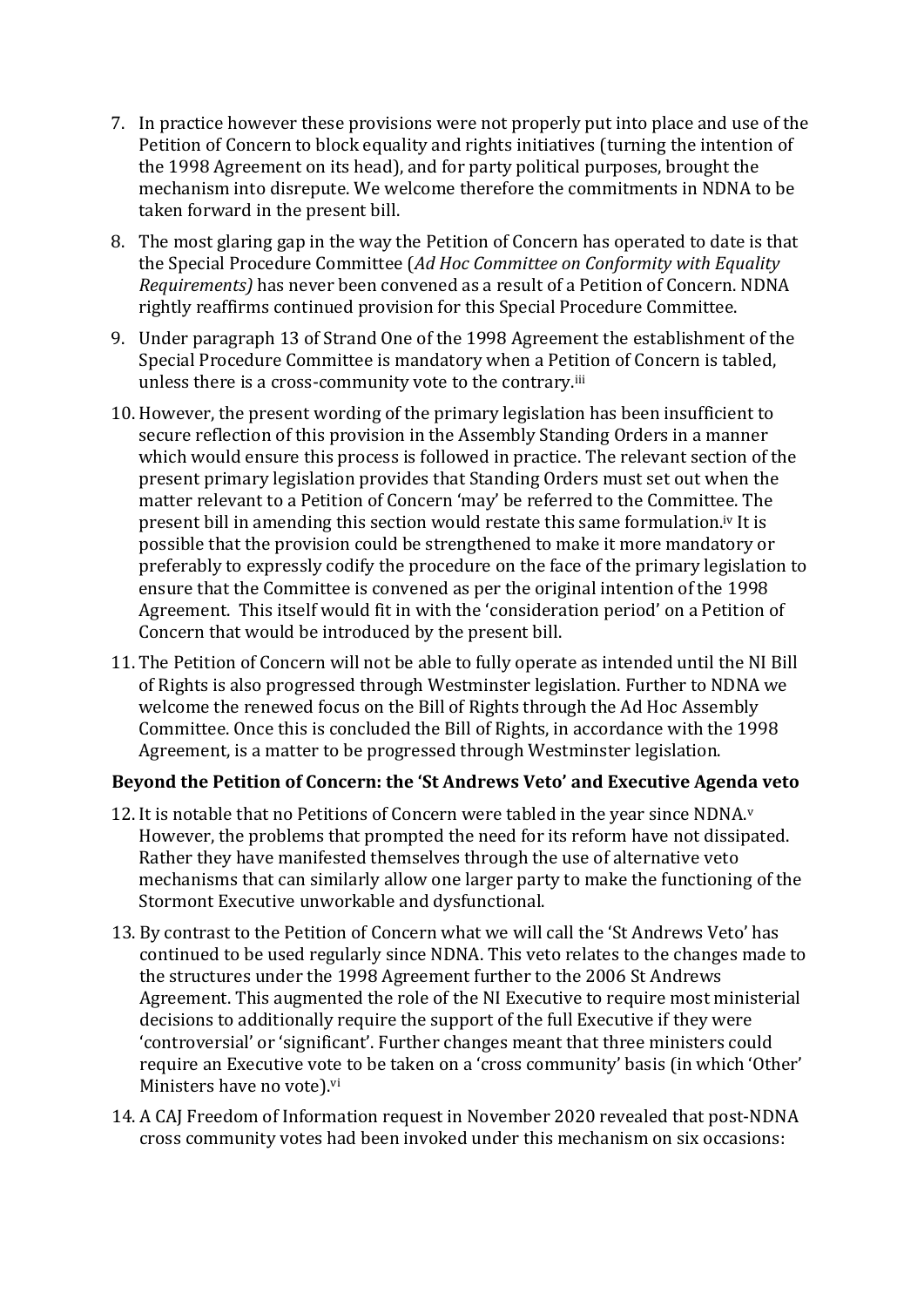- ➢ In three votes in April 2020 the veto was used to in relation to **"***Options for Introducing a Limited Early Medical Abortion Service for Women in Northern Ireland during the COVID-19 Emergency Period*" blocking provision despite a legal obligation to provide abortion services.
- $\triangleright$  In November 2020 the veto was used twice, on the 10<sup>th</sup> & 11<sup>th</sup> November to block measures brought forward by the UUP Health Minister relating to Covid 19 restrictions and other interventions to deal with the pandemic.
- $\geq 0$ n the 1<sup>st</sup> June 2020 the veto was used to block an SDLP request to make representations on extending the Brexit transition period.vii
- 15. We understand that on all the above occasions DUP Ministers invoked the use of the procedure. We do not presently have figures for use of the St Andrews Veto since November 2020. Information released about the mandate of 2016-2017 illustrates that the 'St Andrews veto' was used once – to block a Consultation on (same sex) Equal Marriage.
- 16. Under the 2011-2016 Mandate the veto was used six times.viii This included to block Policy Proposals for an Irish language bill, and to block Irish language and Ulster Scots Strategies, despite the adoption of such strategies being a legal obligation, with a consequent decision by the High Court that the Executive had acted unlawfully.<sup>ix</sup>
- 17. The increased use of the 'St Andrews Veto' at the beginning of the current mandate (the same number of times as during the whole 2011-2016 mandate) could ultimately be indicative of a 'displacement' towards using this veto rather than the Petition of Concern. The actual exercise of the 'St Andrews Veto' will constitute the tip of the iceberg as its existence will prevent Ministers from taking forward measures they consider are likely to be vetoed.
- 18. There was some reform of the 'St Andrews veto' after NDNA, with planning decisions removed from its scope, and limitations on its use in 'cross cutting decisions.' Its use however remains intact on matters any party deems 'significant' or 'controversial' that is outside the Programme for Government (PfG). <sup>x</sup> Notably despite a draft PfG having been published in NDNA, no PfG has been adopted in the current mandate.
- 19. A second mechanism that has now been regularly misused concerns the framework providing for items to be placed on the agenda of the NI Executive. Under paragraph 2.11 of the NI Ministerial Code the inclusion of ministerial proposals on the agenda for the NI Executive must be agreed by both the First and deputy First Minister giving, in practice, either a veto. xi Reforms in a *Fresh Start* to seek to prevent the blocking of items from inclusion on the Executive's agenda were taken forward in a non-binding manner and are not reflected in the binding Ministerial Code.<sup>xii</sup>
- 20. Under the current mandate this veto has been used to prevent any discussion and progress on a range of issues. To give some examples:
	- $\triangleright$  A recent UK submission to a Council of Europe treaty body states that Ministerial submissions to take forward the Irish and Ulster Scots strategies had been blocked from inclusion on the Executive's agenda;<sup>xiii</sup>
	- $\triangleright$  According to a statement from the Finance Minister the draft budget was tabled on the 10th December 2020 but was blocked from inclusion on the agenda from this and every other meeting until its belated approval on the 18 January 2021;xiv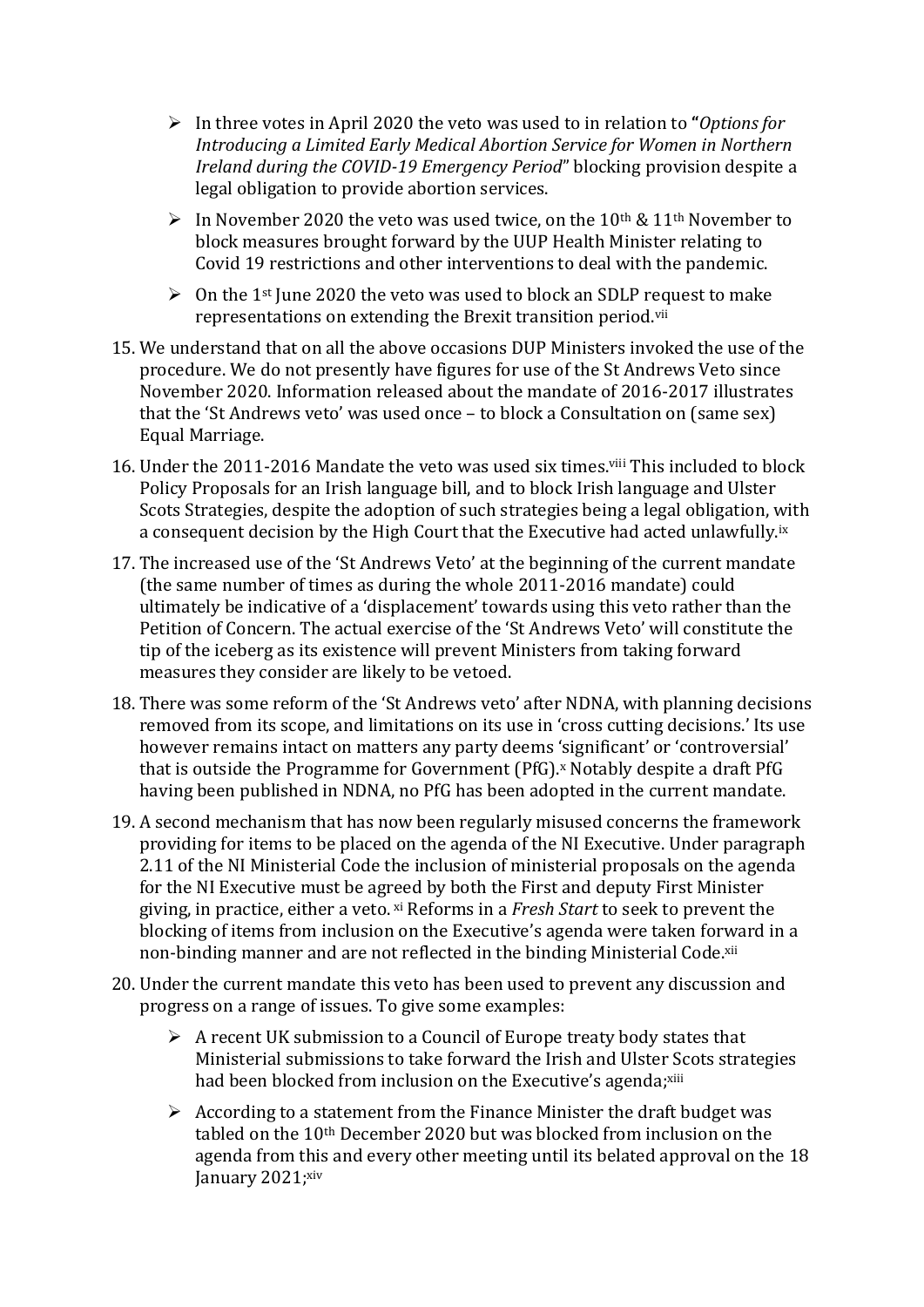- $\triangleright$  In this month (June 2021) the Communities Minister Deirdre Hargey MLA stated that amendments required to close loopholes in welfare legislation that are pushing people further into poverty had been blocked 17 times by the DUP from inclusion on the Executive agenda.<sup>xv</sup>
- ➢ The same concern was also raised by the Health Minister Robin Swann MLA who expressed frustration that laws for opt-out organ donation were being blocked by the DUP from the NI Executive agenda. At the same time the Justice Minister Naomi Long MLA stated that legislation designed to tackle up skirting and strengthen protections for victims of sexual abuse had also been blocked at the Executive by the DUP.<sup>xvi</sup> Only after high profile public intervention were the measures given passage, the latter in reduced form.
- 21. Whilst there may be many more examples the Executive Office has declined to disclose information on use of this veto.<sup>xvii</sup>
- 22. This mechanism, coupled with the expanded remit of the NI Executive under the St Andrews veto, can therefore be used by a larger party to entirely derail the work of the NI Executive.
- 23. We would therefore urge the Committee to give consideration to measures that could also mitigate against the risk that the problems that have emerged with the Petition of Concern are displaced elsewhere.

### **Further consideration and impact of a period of 'caretaker ministers'**

- 24. Clearly one option, that has been the preference of the Equality Coalition, would be for repeal of the 'St Andrews veto', which was not envisaged by the 1998 Agreement and conflicts with its intentions. A more limited option would be to restrict the use of the 'St Andrews veto' either by introducing objective criteria or by limiting the range of matters it can be applied to. The present legislation already excludes matters relating to quasi-judicial justice decisions and (after recent amendment) planning decisions, as well usually matters within the Programme for Government (should one be agreed).xviii Additional matters in this category could include where a Ministerial proposal is in pursuance of legal or human rights obligations.
- 25. The ongoing issue of items being blocked from inclusion of the agenda of the Executive meeting could also be addressed through changes to the Ministerial Code.
- 26. During the Second Reading debate a number of members raised issues regarding the extent to which Ministers could be essentially rendered 'lame ducks' during a 'caretaker period' when there are no First ministers, and hence no Executive Committee. The member for East Antrim (Sammy Wilson) in particular posed the question "*Do we have 24 weeks in which Ministers have no power other than to administer issues and therefore are not able to deal with serious issues that come up*?"xix The continued application of the 'St Andrews veto' would unfortunately facilitate such a scenario. Ministers would be precluded from taking decisions that could be deemed 'significant' or 'controversial' and require approval of an Executive that is not sitting. This could include a decision that is required by a legal or human rights obligation, creating a lacuna. Should the Executive not have agreed a Programme for Government before a 'caretaker' situation arises almost all Ministerial decisions could be considered 'significant' or 'controversial'.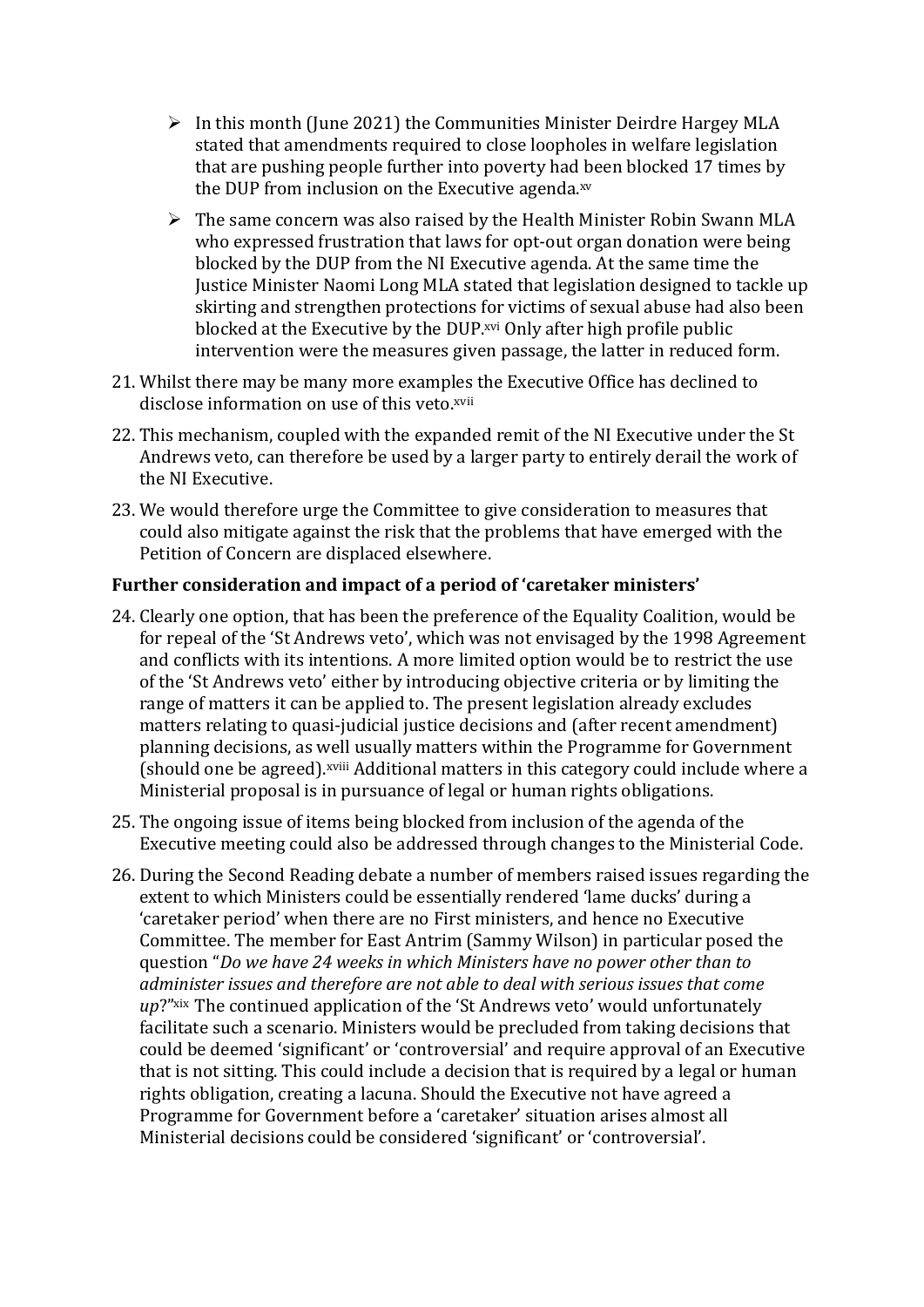- 27. A further gap this creates, unless the functions of the Executive are otherwise assumed elsewhere, relates to matters, including legal obligations, that are the responsibility of the full Executive Committee. An example is the duty on the Executive to adopt an anti-poverty strategy on the basis of objective need under s28E of the Northern Ireland Act 1998, as well as the aforementioned strategies for Irish and Ulster Scots under s28D of the same Act. Work on the anti-poverty strategy has been progressed and a blueprint produced by the Department of Communities along with a timeframe for consultation and adoption of the strategy by the end of the calendar year.<sup>xx</sup> However, unless alternative provision is made it will not be possible for the anti-poverty strategy to be adopted in a 'caretaker' period, derailing a crucial area of work.
- 28. Finally, it would be remiss not to reference the further focus that is likely to emerge on the operation of the above 'vetoes' if there is a sufficient change in the composition of the Assembly at a future election. This in particular would relate to the growth of MLAs designated as 'others' and the consequent operation of the above mechanisms and broader provisions which the Committee may wish to ensure are 'future proofed' at this juncture.

#### **CAJ, June 2021**

Committee on the Administration of Justice (CAJ) 1st Floor, Community House, Citylink Business Park 6A Albert Street, Belfast, BT12 4HQ

Tel: (028) 9031 6000

Email: [info@caj.org.uk](mailto:info@caj.org.uk)

Website[: www.caj.org.uk](https://caj.org.uk/)

<sup>&</sup>lt;sup>i</sup> HC Vol 697, Tuesday 22 June 2021, column 779. Emphasis added.

[https://hansard.parliament.uk/commons/2021-06-22/debates/9632BA9D-95C7-4D01-8560-](https://hansard.parliament.uk/commons/2021-06-22/debates/9632BA9D-95C7-4D01-8560-164A3D46D007/NorthernIreland(MinistersElectionsAndPetitionsOfConcern)Bill) [164A3D46D007/NorthernIreland\(MinistersElectionsAndPetitionsOfConcern\)Bill](https://hansard.parliament.uk/commons/2021-06-22/debates/9632BA9D-95C7-4D01-8560-164A3D46D007/NorthernIreland(MinistersElectionsAndPetitionsOfConcern)Bill) ii 1998 Agreement, strand 1 paragraph 1.

iii "13. When there is a petition of concern as in 5(d) above, the Assembly shall vote to determine whether the measure may proceed without reference to this special procedure. If this fails to achieve support on a cross-community basis, as in 5(d)(i) above, the special procedure shall be followed."

iv The present provision in s42(3) of the NI Act provides "(3) *Standing orders shall provide that the matter to which a petition under this section relates may be referred, in accordance with paragraphs 11 and 13 of Strand One of the Belfast Agreement, to the committee established under section 13(3)(*a)." The amended provision, further to the present bill as introduced, would read "(as new subsection 6(b)) that Standing Orders must - *provide that the matter to which a petition under this section relates may be referred, in accordance with paragraphs 11 and 13 of Strand One of the Belfast Agreement, to the committee established under section 13(3)(a*).

<sup>v</sup> The Second Report on the Use of the Petition of Concern Mechanism in the Northern Ireland Assembly, CP 362, January 2021. [https://www.gov.uk/government/publications/the-second-report-on-the-use-of](https://www.gov.uk/government/publications/the-second-report-on-the-use-of-the-petition-of-concern-mechanism-in-the-northern-ireland-assembly)[the-petition-of-concern-mechanism-in-the-northern-ireland-assembly](https://www.gov.uk/government/publications/the-second-report-on-the-use-of-the-petition-of-concern-mechanism-in-the-northern-ireland-assembly)

vi For further information see: [https://caj.org.uk/2020/11/18/stormonts-vetoes-in-the-context-of-a](https://caj.org.uk/2020/11/18/stormonts-vetoes-in-the-context-of-a-pandemic-an-equality-coalition-briefing-note/)[pandemic-an-equality-coalition-briefing-note/](https://caj.org.uk/2020/11/18/stormonts-vetoes-in-the-context-of-a-pandemic-an-equality-coalition-briefing-note/)

vii FOI request from CAJ to The Executive Office TEO ref / 2020 – 102 request of 18 November 2020, response 3 March 2021.

viii FOI request from CAJ to The Executive Office TEO ref / 2021 – 013 request of 8 March 2021, response 26 May 2021.